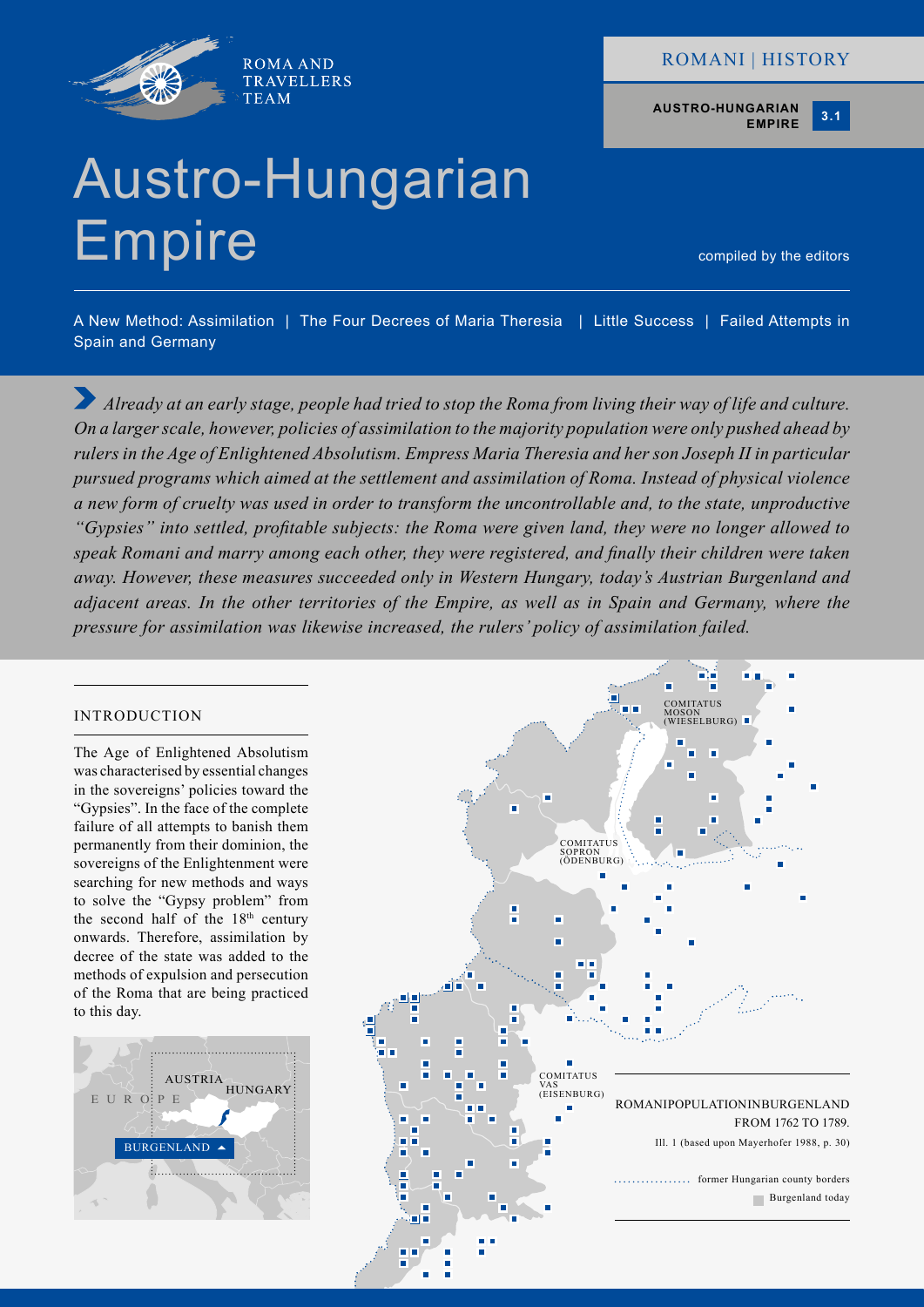#### A New Method: Assimilation

The Four Decrees of Maria Theresia

Little Success

Failed Attempts in Spain and Germany



Ill. 2 *Maria Theresia, Empress of the Austro-Hungarian Empire.* (from Vacha 1992, p. 295)

onsexuitir Cloratasum Portium Zinganea? Ca Moment Seney, John Frances Seney, Indies Maria, Variabanche .<br>Ca Moment Seney, John Frances Samming Song Seney .<br>1943. 1- Joannes Seney .<br>1945. Organi Segerani.<br>Ca Aparti Organi Segerani.<br>10- Com 10- Joan Vinge.<br>10- Joa  $Chj<sub>th</sub>$  6.  $S<sub>cm</sub>$  Some  $S<sub>cm</sub>$ Cx Dor Antony Dor - - - Andrey M. - Rau Mines<br>Cx Denk sin (a Nota) to h - . hugh: 10. - Christoph: Tayen<br>h d.s. 8. - Mich: Knaits

Ill. 3 (Detail) *List of "Gypsy" children "resettled" to Nagygencs in the year 1782.* (from Mayerhofer 1988, p. 29)

#### **A NEW METHOD: ASSIMILATION**

Measures forcing the Roma to give up their way of life were taken, in order to do away with an "uncontrollable nuisance" and to transform so-called "unproductive" parts of the population into "respectable, obedient and diligent people". The most important aim of these measures was to keep the Roma from wandering about and to make the hitherto "roving and vagabond Gypsies" settle down permanently. The coercion to live rural lives or to learn civic trades, and the destruction of their cultural identity, was supposed to lead to an assimilation into society.

The primary motives behind the enforcement of assimilation at that time undoubtedly were the aspiration of the centralised state to control its subjects and to integrate the Roma into the existing economic system. However, the religious beliefs of a few sovereigns also played a role. They saw an honourable duty in the "civilisation" of the "Gypsies" by enforcing their "re-education" into becoming "good Christians".

The policies of assimilation during that time were based on the way Enlightenment viewed human beings: the individual was regarded as "capable of learning and improving". At the same time, the measures that were taken to assimilate the Roma rested upon the assumption that their culture was inferior in principle. The physical extermination

of the "Gypsies" was replaced by the destruction of their culture and traditional ways of life. Only in comparison to the brutal persecution of former eras could this new way of dealing with the Roma be possibly seen as progressive. Moreover, the methods applied in "civilising" the Roma – such as taking away their children – were in many cases more brutal and inhumane.

Very early attempts by the state to assimilate the Roma can be found in Spain. As early as in 1619 the authorities wanted to force the wandering Roma to settle, and used methods of assimilation such as forbidding the use of Romani (1633), separating parents and children and committing the children to orphanages, and sending men and women to separate workhouses (1686, 1725).

#### **THE FOUR DECREES OF MARIA THERESIA**

Maria Theresia, the Empress of the Austro-Hungarian Empire, set an example with her policies of assimilation which

influenced many other sovereigns. Striving to make the Roma settle down as "new citizens" or "new farmers", she issued four great decrees altogether during her reign (1740-1780). By means of these decrees the Roma should be forced to give up their ways of life.

The first decree (1758) forced the "Gypsies" to settle. They were denied the right to own horses and wagons in order to keep them from "nomadising". Furthermore, the Roma were given land and seeds and became liable to pay tribute from their crops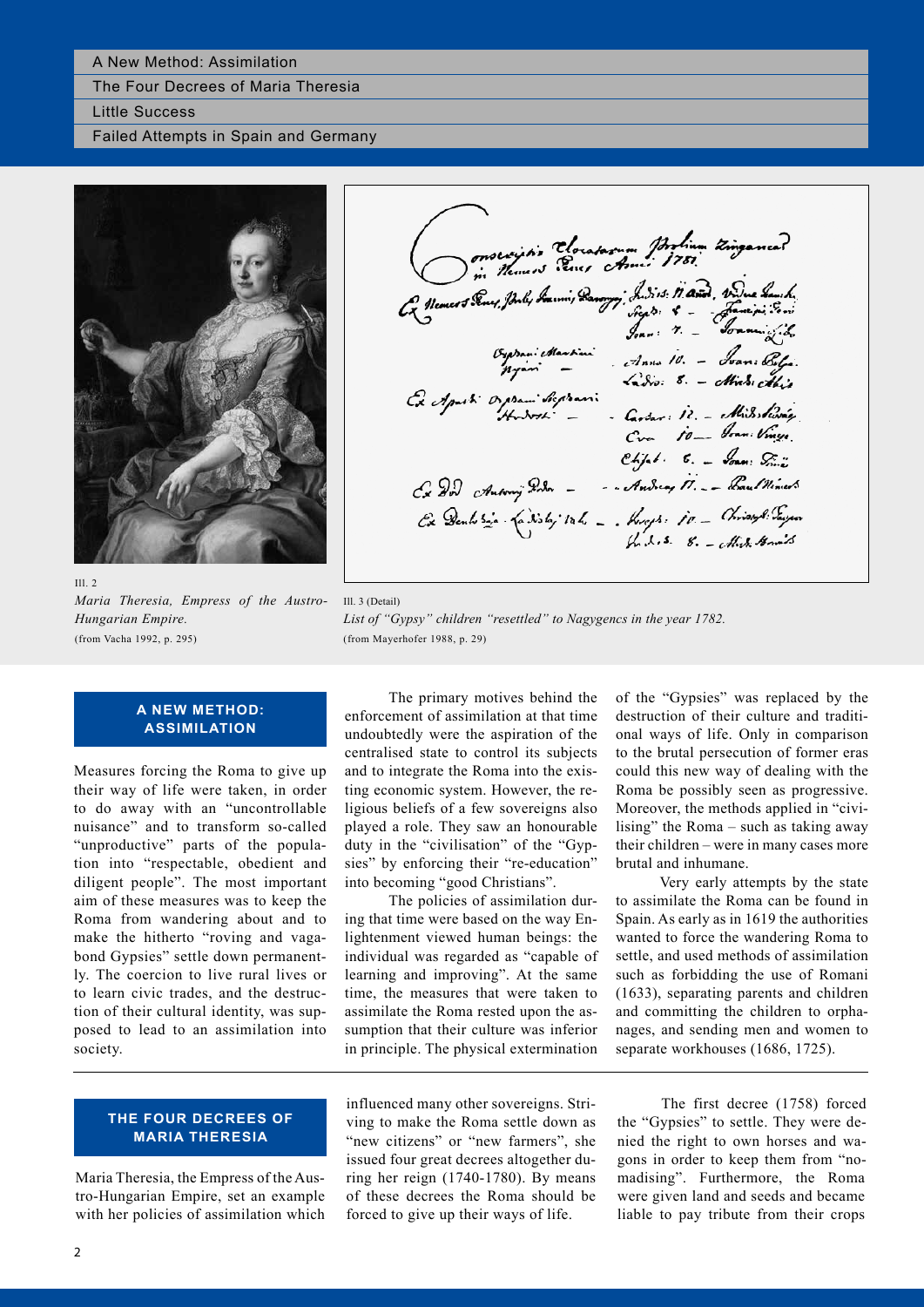# ROMANI | HISTORY

**AUSTRO-HUNGARIAN EMPIRE** **3.1**

#### THE "MANAGEMENT OF THE GYPSIES"

*Some basic principles of the guidelines "De Domiciliatione et Regulatione Zingarorum" (About the settlement and management of Gypsies), published on October 9, 1783, by Emperor Joseph II:*

*- Roma were no longer allowed to set up tents in the woods; rather, they should be urged to farm the land in towns in scarcely-wooded areas.*

*- The jurisdiction of the voivodes was replaced by that of the High Judge.*

*- Roma were not allowed to keep horses for the sole purpose of selling them. Bondsmen were allowed to possess horses, but only for work, and couldn't under any circumstances trade them.*

*- 24 strokes with the cane were set as punishment for the use of the "Gypsy language".*

*- The same punishment applied to those who ate carrions.*

*- Roma were not allowed to marry among each other.*

*- The "jurassores" (district judges) had to report monthly about the way of life of the Roma.*

*- The number of Romani musicians was restricted.*

*- Romani children should, from the age of 4 onwards, be distributed among the neighbouring towns, at least every two years.*

Ill. 4

(abbreviated and translated from Mayerhofer 1988, p. 27f.)



*Maria Theresia's son, Josef II* (from Vacha 1992, p. 322)

just like the other subjects of the crown. They were supposed to build houses and had to ask for permission and state an exact purpose if they wanted to leave their villages.

In the second decree (1761) the term "Zigani", which was commonly used for the Roma at that time, was replaced by the terms "Ujpolgár" (Hungarian for "new citizen"), "Ujparaszt" ("new farmer"), "Ujmagyar" ("new Hungarian") or "Ujlakos" (or Latin "Neocolonus", for "new settler"). They were supposed to give up their way of life, together with their old name, in order to accelerate the process of integration. "Gypsy boys" would learn a trade or be recruited for military service at the age of sixteen if they were fit for service.

In 1767 Maria Theresia had the jurisdiction withdrawn from the voivodes and all "Gypsies" became subject to local jurisdiction (third decree). At the same time, they were ordered to register and – based on this registration – conscriptions were carried out for the first time.

The fourth decree, issued in 1773, prohibited marriages between the Roma. Mixed marriages were encouraged by subsidies. Permission to get married, however, was bound to an attestation of "a proper way of life and knowledge of the Catholic religious doctrine". Since the empress and her counsellors were of the opinion that the "civilisation" of the "Gypsies" was the basis for a successful "domiciliation", she ordered that all children over the age of five should be taken away from their parents and be handed over to Hungarian farmers' families who were supposed to take charge of their Christian upbringing against payment. The children should grow up isolated from their parents in different comitatuses, go to school and later learn a trade or become farmers. [Ill. 3]

#### **LITTLE SUCCESS**

Although Maria Theresia's successor, Josef II (1780-1790), released the Roma of Bukovina that had been living in bondage, he continued the policies of assimilation started by his mother. Issued in 1783, the guidelines "de Domiciliatione et Regulatione Zingarorum"

enforced assimilation even more rigorously. Not only were more restrictions – such as the compulsory adoption of the clothing and the language of the village people – imposed on the Roma, but they were also threatened with harsh punishment for offences against these restrictions. For the use of the "Gypsy language", for example, the law provided a flogging of 24 blows. Despite the sanctions ordered in case of offences, the coercive measures imposed by Maria Theresia and Joseph II were effective only to a certain degree. They only succeeded permanently in what is Burgenland today, where the Roma actually settled down and have stayed up to the present day. A large number of Roma were successfully assimilated there: frequently children did not return to their own parents, stayed on the farms of their foster parents or learned